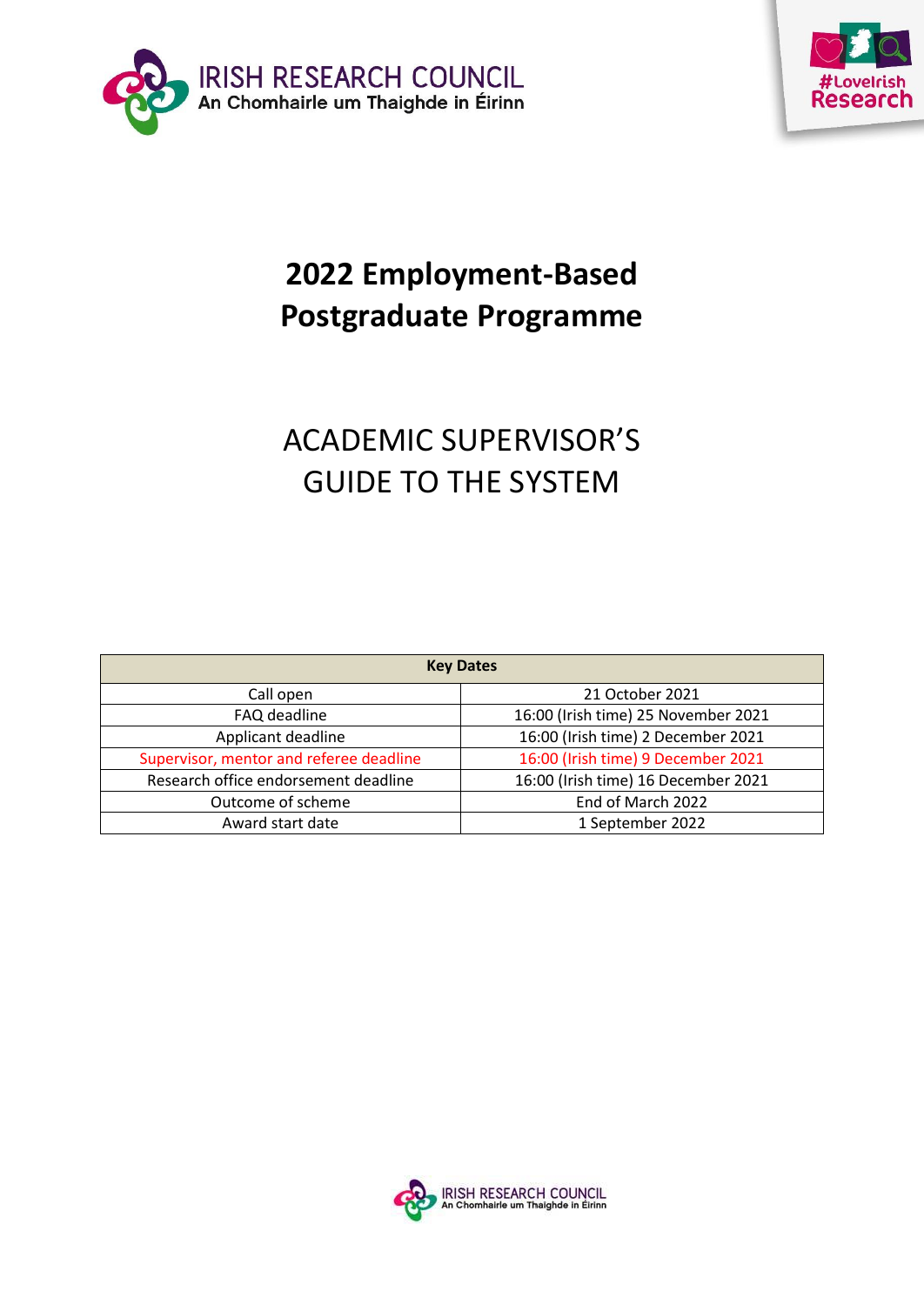## **About the Guide for Supervisors**

- This guide provides practical information to supervisors for submitting a reference form for an applicant to the Irish Research Council Employment-Based Postgraduate Programme.
- Supervisors will be able to access their form once the applicant submits their application.
- Supervisors can view the draft and submitted application through the system.
- The Irish Research Council Enterprise Partnership Scheme is governed by the 2022 Call Document, Terms and Conditions and award acceptance form. The content of this guide is for general information purposes only. In the event of a discrepancy arising between this guide and the 2022 Call Document, Terms and Conditions or award acceptance form, the latter documents will prevail.

## **Using the online application system**

- Each higher education institution is responsible for registering their supervisors on the online system. When initially registered, you should have received an email containing your username (which is your email address), password, and a link to the login page. If you are not yet registered on the online system, please contact your research office to find out why.
- Before using the [system,](https://irishresearch.smartsimple.ie/s_Login.jsp) please clear your cache and download the most recent version of Chrome. The online system is operational using the following browsers:
	- O Google Chrome: two most recent versions
	- O Microsoft Internet Explorer: version 10.0 and higher
	- O Mozilla Firefox: two most recent versions
	- O Safari: two most recent versions
- If you have a technical issue regarding use of the online system, please read these guidelines and the FAQ document available on our website. If your issue is not addressed through either of these mechanisms, only then should you email [schemes@research.ie](mailto:schemes@research.ie) with an outline of your technical issue and a screenshot.
- You should not log into their profile or application form in different browsers at the same time. This may cause the system to invalidate your login session and any information you have entered will be lost.
- If you enter information and do not click the 'save' button before navigating away from the page, this information will be lost.
- Please ensure that the email addres[s ircapps@research.ie](mailto:ircapps@research.ie) is on your 'safe senders' list. You may need to check with your IT department to ensure there is no issue with your organisation's internal firewall.
- If you have mislaid your password, go to the [login page](https://irishresearch.smartsimple.ie/s_Login.jsp) and select '**Forgot password?'**. A system-generated password will be forwarded to your email address. If you do not receive this automated email, please check your spam folder.

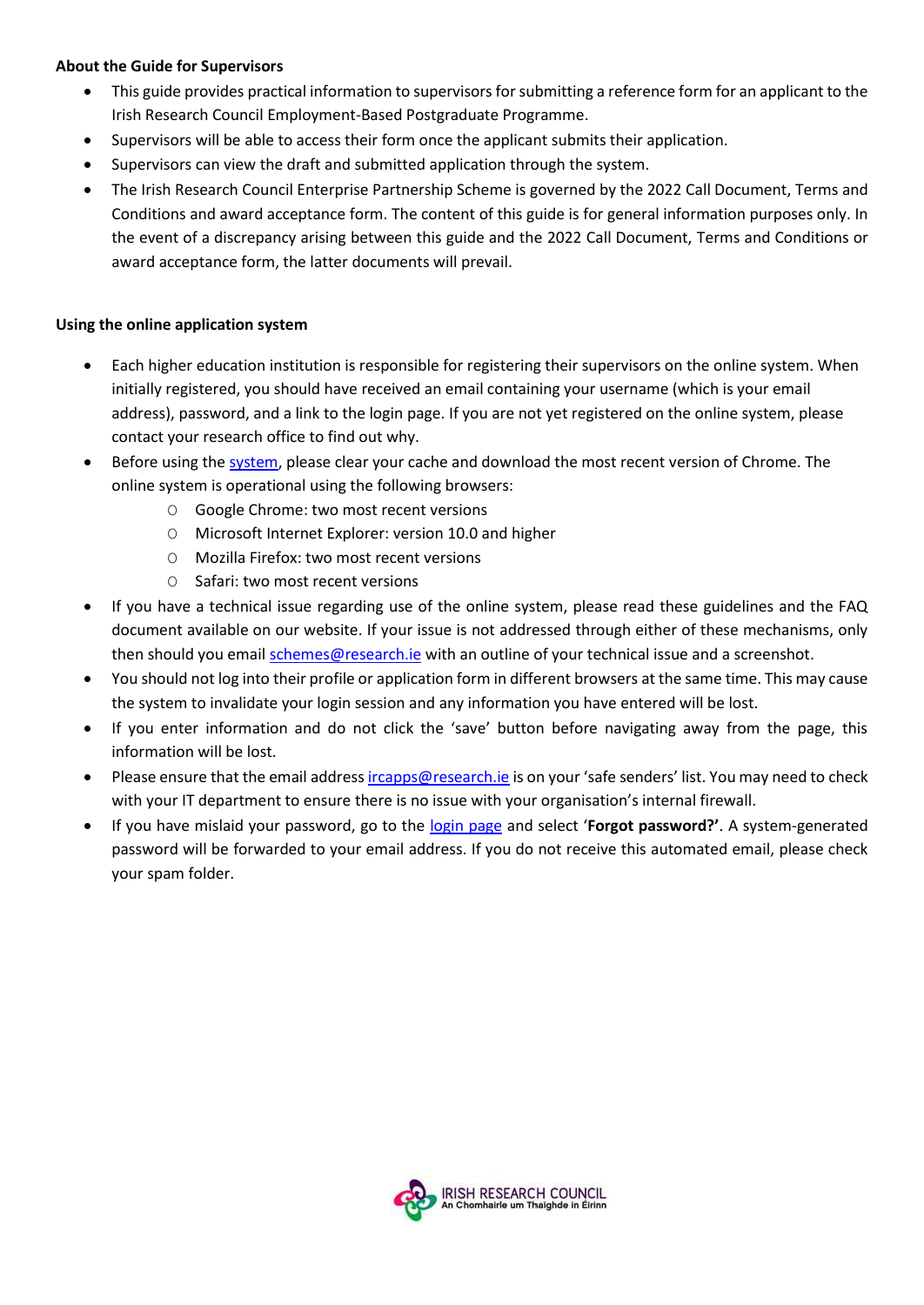### **Logging into the system**

When you log in to the system, the following screen will be displayed:

| IRISH RESEARCH COUNCIL<br>An Chomhairle um Thaighde in Eirinn            |                                                                                                   |                                                                                                                                                      |
|--------------------------------------------------------------------------|---------------------------------------------------------------------------------------------------|------------------------------------------------------------------------------------------------------------------------------------------------------|
| <b>Notice</b>                                                            |                                                                                                   |                                                                                                                                                      |
| the Research Office in your Host Institution with queries.               |                                                                                                   | Welcome to the Irish Research Council's online system which enables you to apply for competitive funding and to manage your awards. Please rea       |
| A quick guide to your portal can be downloaded by clicking on this link. |                                                                                                   |                                                                                                                                                      |
|                                                                          |                                                                                                   | We are updating our system so you may notice changes. To report potential errors or concerns you may have relating to the online system only, pl     |
| as an applicant.                                                         |                                                                                                   | Please note that if a deadline has passed, the system will not accept forms. Due to the high volume of applications and in the interest of fairness, |
|                                                                          | 'Continue to Application' followed by 'Save Draft' in order to complete the eligibility process.* | *Please note: It is imperative that applicants engage with the call documentation prior to completing the Government of Ireland Eligibility Quiz and |
|                                                                          |                                                                                                   |                                                                                                                                                      |
| <b>Shortcuts</b>                                                         |                                                                                                   |                                                                                                                                                      |
| <b>Open calls</b>                                                        |                                                                                                   |                                                                                                                                                      |
| <b>Preview applications in draft</b><br>status                           | Supervisor assigned postgraduate<br>applications                                                  | My submitted forms                                                                                                                                   |
| <b>Progress reporting</b>                                                |                                                                                                   |                                                                                                                                                      |
| <b>Create and edit progress reports</b><br>(supervisor)                  | <b>Submitted progress reports</b><br>(supervisor)                                                 | <b>Submitted progress reports</b><br>(scholar)                                                                                                       |

Once the applicant has submitted their application, you will receive an email inviting you to create and complete your form.

#### **Creating your Supervisor Form**

To create your Supervisor form, click on the 'Supervisor Assigned Postgraduate Applications' icon on the 'Home' screen:

| <b>Open calls</b>                                            |                                                   |                                                |  |
|--------------------------------------------------------------|---------------------------------------------------|------------------------------------------------|--|
| <b>Preview applications in draft</b><br>status               | Supervisor assigned postgraduate<br>applications  | E<br>My submitted forms                        |  |
| <b>Progress reporting</b>                                    |                                                   |                                                |  |
| E<br><b>Create and edit progress reports</b><br>(supervisor) | <b>Submitted progress reports</b><br>(supervisor) | <b>Submitted progress reports</b><br>(scholar) |  |

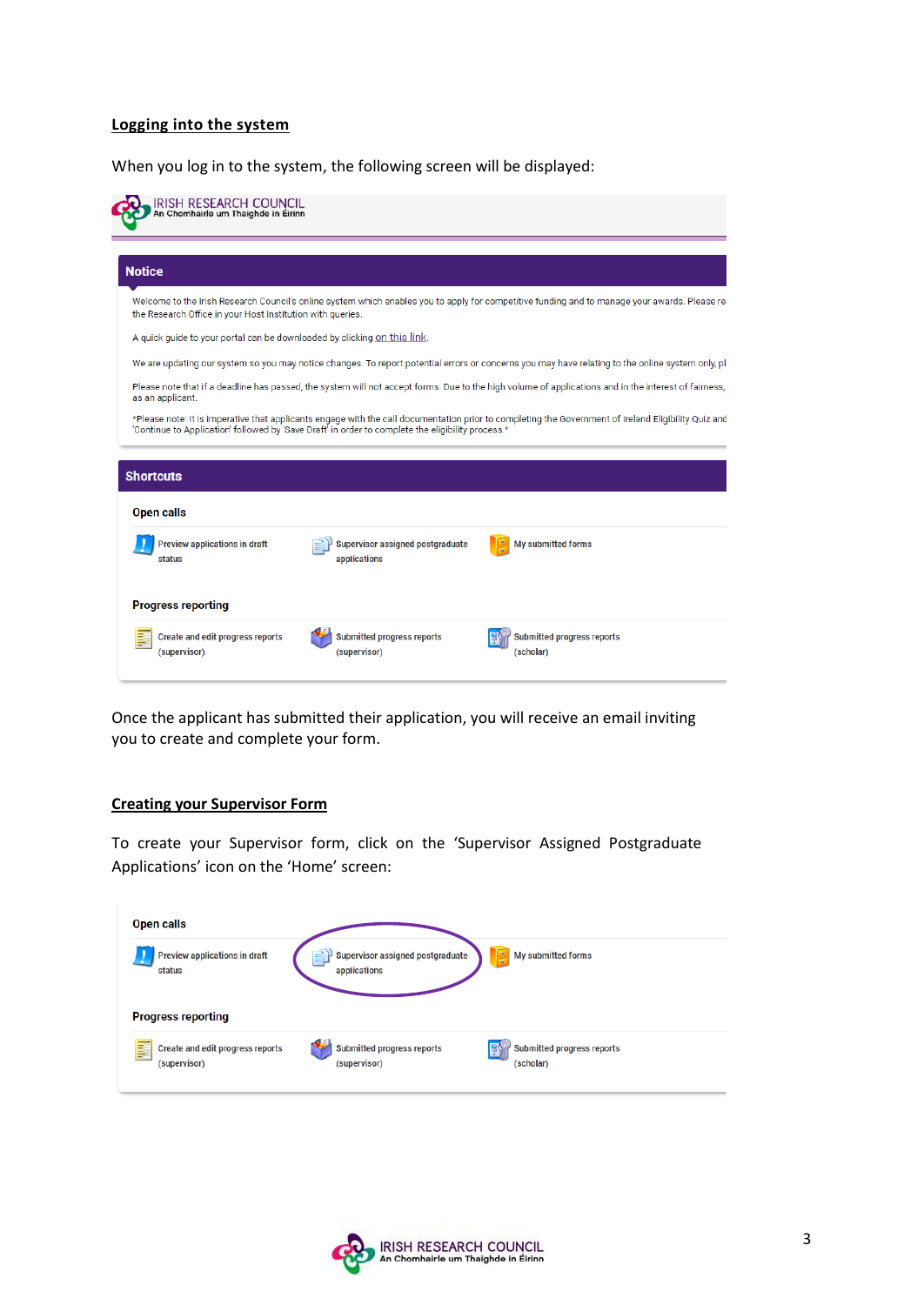The following screen will appear:



Once you click on 'Create', the supervisor form will appear. Please complete this as instructed:

| <b>New Activity</b>       |                                                                                                                                                                                                                                                                                                                                                                                                                                                                                                                                                                                                                                                                                                                                                                                         |
|---------------------------|-----------------------------------------------------------------------------------------------------------------------------------------------------------------------------------------------------------------------------------------------------------------------------------------------------------------------------------------------------------------------------------------------------------------------------------------------------------------------------------------------------------------------------------------------------------------------------------------------------------------------------------------------------------------------------------------------------------------------------------------------------------------------------------------|
|                           |                                                                                                                                                                                                                                                                                                                                                                                                                                                                                                                                                                                                                                                                                                                                                                                         |
|                           | Click on this link GUIDELINES to view the 2016 Guide for Supervisors.<br>1. You have been nominated as a Supervisor for this application which is being made to Irish Research Council.<br>2. Please complete the Supervisor form here and submit to Irish Research Council when complete by clicking the Submit button at the bottom of the screen.<br>3. If you don't want to complete the form right now, you can save a draft by clicking Save Draft at the bottom of the screen and return later.<br>4. Should you experience any technical issues please contact us by sending an email to postgrad@research.ie with details of the issue, the project ID and the applicant's name.<br>5. The deadline for submitting your form is exactly 4pm (Ireland time) 10th February 2016. |
| View Application Details: | Print (PDF)                                                                                                                                                                                                                                                                                                                                                                                                                                                                                                                                                                                                                                                                                                                                                                             |
| Supervisor Print Form:    | View Form                                                                                                                                                                                                                                                                                                                                                                                                                                                                                                                                                                                                                                                                                                                                                                               |
| * Form in Irish?:         | $\overline{\phantom{a}}$                                                                                                                                                                                                                                                                                                                                                                                                                                                                                                                                                                                                                                                                                                                                                                |
|                           | English Translation: Click Save before adding attachment                                                                                                                                                                                                                                                                                                                                                                                                                                                                                                                                                                                                                                                                                                                                |
| <b>Applicant Details</b>  |                                                                                                                                                                                                                                                                                                                                                                                                                                                                                                                                                                                                                                                                                                                                                                                         |
|                           | Applicant Name: Fake Applicant2                                                                                                                                                                                                                                                                                                                                                                                                                                                                                                                                                                                                                                                                                                                                                         |
| Project Title: test       |                                                                                                                                                                                                                                                                                                                                                                                                                                                                                                                                                                                                                                                                                                                                                                                         |
|                           | <b>Save Draft</b><br>Submit                                                                                                                                                                                                                                                                                                                                                                                                                                                                                                                                                                                                                                                                                                                                                             |

Note: The screenshot above is just an example of the sections that are required and does not include all the sections that need to be filled out. Please scroll the page to see all questions.

Your form can be saved by clicking on the **Save Draft** button at the bottom of the screen. Do not click away to another tab or desktop until information has been saved, as you may lose information.

| <b>Activity</b>                                                                                                                                                                                                                                                                                             |  |
|-------------------------------------------------------------------------------------------------------------------------------------------------------------------------------------------------------------------------------------------------------------------------------------------------------------|--|
| • affirm that the necessary resources (e.g. books, equipment) are available to progress the work.<br>• the assistance that the applicant will receive to help them integrate into their new environment (if applicable)? For example, assistance with setting up tax<br>arrangements, language courses etc. |  |
| <b>Supervisor Declaration</b>                                                                                                                                                                                                                                                                               |  |
| * I hereby declare that I have read and accept the Supervisor requirements for this scheme as set out in the associated Terms and Conditions and Guide for Applion<br>Research Council WEBSITE:                                                                                                             |  |
| $\Box$ I Agree                                                                                                                                                                                                                                                                                              |  |
| * I confirm that the information supplied in this Supervisor Form is correct:                                                                                                                                                                                                                               |  |
| agree<br>Click here to save your form                                                                                                                                                                                                                                                                       |  |
|                                                                                                                                                                                                                                                                                                             |  |
| Save Draft<br><b>Submit</b>                                                                                                                                                                                                                                                                                 |  |

#### **Editing the Supervisor form**

Once you have created and saved a draft of your form, you can log out and back in as many times as you wish prior to the deadline and edit the form by clicking on **Edit**:

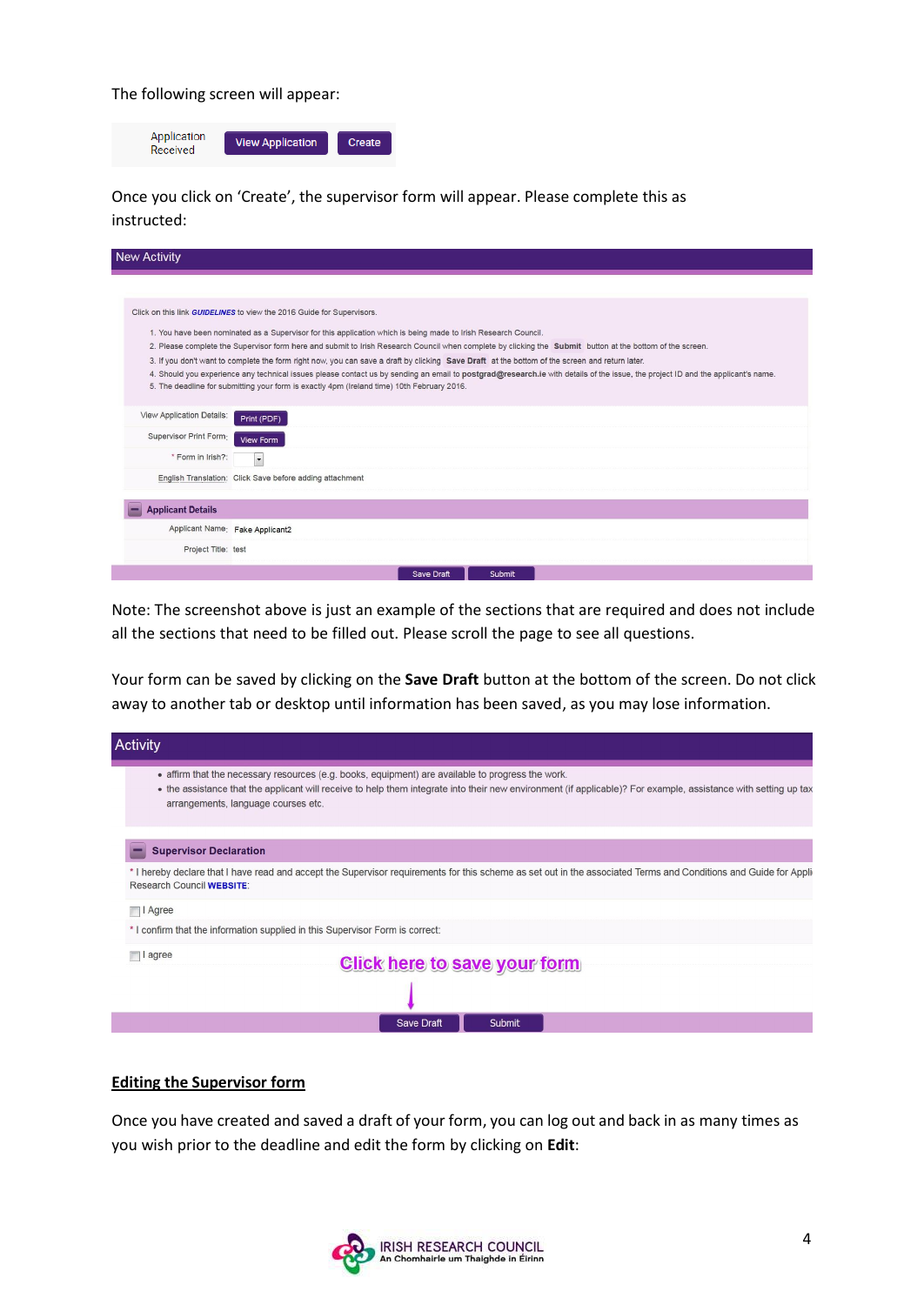

Once you click the 'Edit' button, your previously saved form will open.

### **Submitting the Supervisor Form**

**Once you submit your form no changes can be made so please ensure you are satisfied with all the content of the form before you click 'Submit' and 'OK'.**

To finally submit the form, open the draft form and check you are satisfied with the information you have inputted. If satisfied, click the **Submit** button at the bottom right of the screen:

| • affirm that the necessary resources (e.g. books, equipment) are available to progress the work. |                                                                                                                                                                   |
|---------------------------------------------------------------------------------------------------|-------------------------------------------------------------------------------------------------------------------------------------------------------------------|
| arrangements, language courses etc.                                                               | • the assistance that the applicant will receive to help them integrate into their new environment (if applicable)? For example, assistance with setting up tax   |
|                                                                                                   |                                                                                                                                                                   |
|                                                                                                   |                                                                                                                                                                   |
| <b>Supervisor Declaration</b>                                                                     |                                                                                                                                                                   |
| <b>Research Council WEBSITE:</b>                                                                  | * I hereby declare that I have read and accept the Supervisor requirements for this scheme as set out in the associated Terms and Conditions and Guide for Applio |
| I Agree                                                                                           |                                                                                                                                                                   |
| * I confirm that the information supplied in this Supervisor Form is correct:                     | <b>Click here to submit your Supervisor form</b>                                                                                                                  |
| <b>■I</b> agree                                                                                   |                                                                                                                                                                   |
|                                                                                                   |                                                                                                                                                                   |
| Save Draft                                                                                        | Submit                                                                                                                                                            |
|                                                                                                   |                                                                                                                                                                   |

The following message will appear:

| irishresearch.smartsimple.ie says                                                                                      |
|------------------------------------------------------------------------------------------------------------------------|
| No further changes can be made once the reference is submitted. Do<br>you wish to proceed to submit the reference now? |
| $\alpha$<br>Cancel                                                                                                     |

If you are happy with the content of the form, **click OK.** Once you submit your form there will be no further changes permitted so please ensure you are satisfied with all the content of the form before you click 'Submit' and 'OK'.